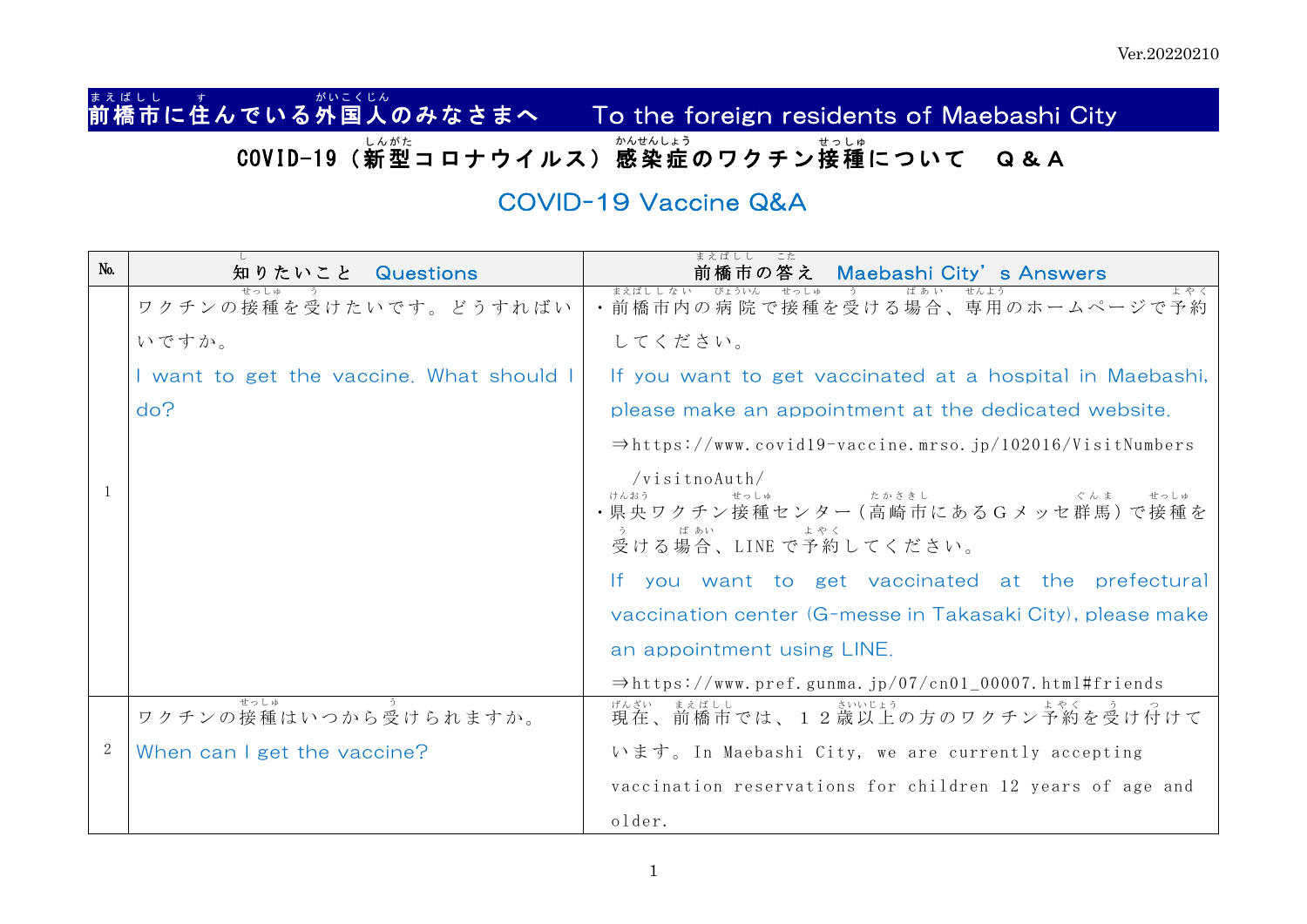| 3 | せっしゅ<br>ワクチンの接種はどこで受けられますか。<br>Where can I get vaccinated?                                                          | まえばしし ない びょういん<br>びょういん<br>う<br>前橋市内の病院で受けられます。病院は、「さーちずまえばし」で<br>かくにん<br>確認できます。<br>Appointments are being accepted in Maebashi City<br>hospitals. You can check which hospitals are participating<br>by using Seachizu Maebashi.<br>まえばしし ち ず じょうほう<br>⇒さーちずまえばし(前橋市地図情報システム) |
|---|---------------------------------------------------------------------------------------------------------------------|---------------------------------------------------------------------------------------------------------------------------------------------------------------------------------------------------------------------------------------------------------------------------------|
|   |                                                                                                                     | Searchizu Maebashi (Information system for maps of<br>Maebashi City)<br>https://searchizu-maebashi.geocloud.jp/webgis/<br>$?p=0$ &bt=0∓=265-1&<br>You can get vaccinated at the prefectural vaccination<br>center.                                                              |
| 4 | せっしゅ<br>ワクチンの接種を受けるとき、何を持っていけ<br>ばいいですか。<br>What should I bring with me when I go to<br>my vaccination appointment? | せっしゅけん<br>よしんひょう みぶんしょうめいしょ<br>てん<br>• 接種券と予診票、身分証明書の3点を持っていってください。<br>Please bring your vaccination ticket, preliminary examination<br>slip, and a form of ID.                                                                                                                 |
| 5 | せっしゅけん<br>接種券をなくしてしまいました。どうすればい<br>いですか。<br>I lost my vaccination ticket. What should I                             | まえばしし<br>いちどはっこう<br>• 前橋市がもう一度発行します。<br>Maebashi City will send you another one.<br>せっしゅせんよう<br>れんらく<br>⇒前橋市ワクチン接種専用ダイヤルに連絡してください。                                                                                                                                              |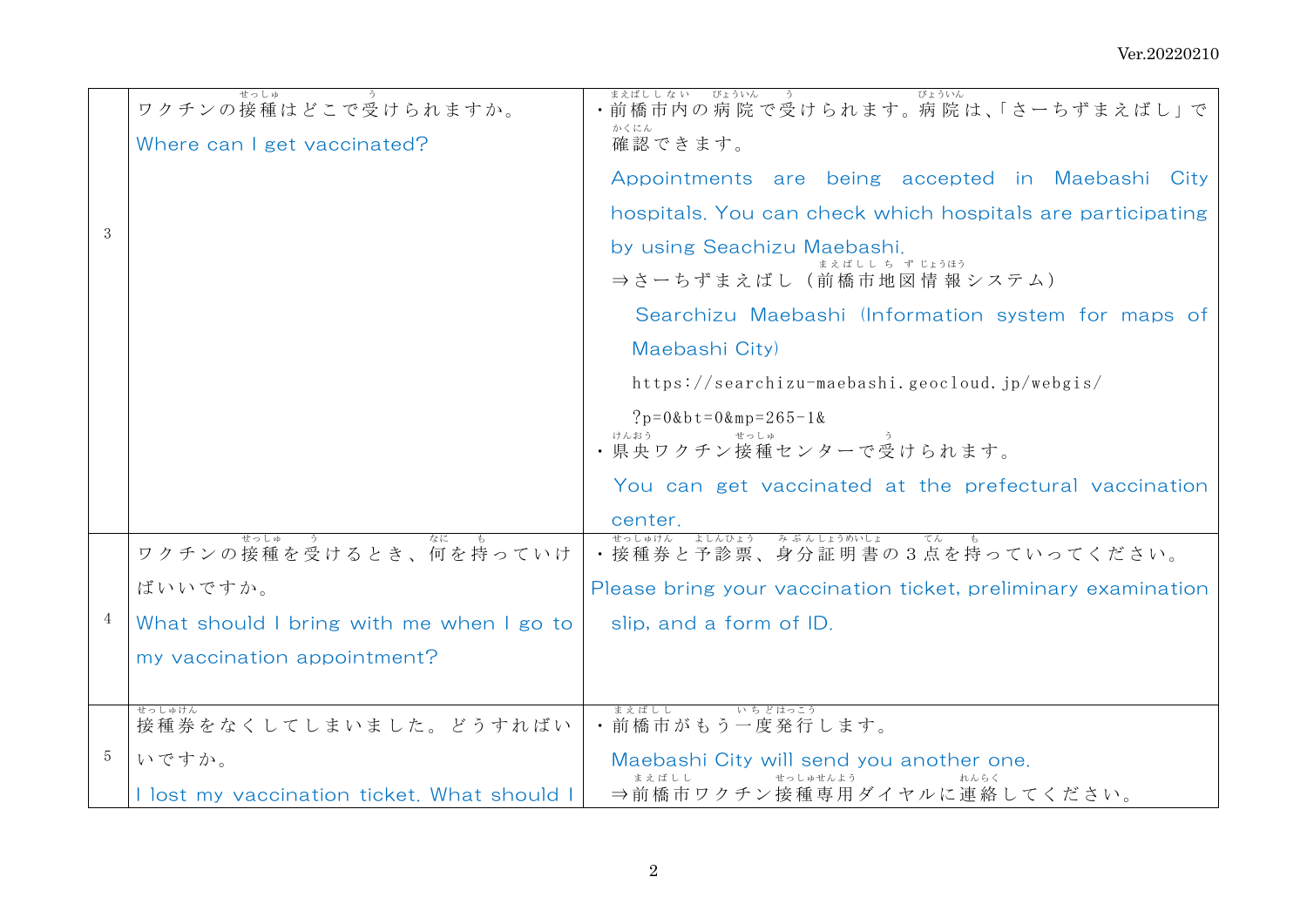|              | do?                                                                                       | Call the Maebashi Vaccination Hotline.<br>$\frac{1}{20}$ 0570-0567-02<br>にほんご はな<br>にがて ひと<br>まえばししがいこくじんそうだんまどぐち そうだん<br>⇒日本語を話すのが苦手な人は、前橋市外国人相談窓口に相談し<br>てください。<br>For people who have trouble speaking Japanese, visit<br>the Maebashi City, Foreigner Counseling Service Desk.          |
|--------------|-------------------------------------------------------------------------------------------|---------------------------------------------------------------------------------------------------------------------------------------------------------------------------------------------------------------------------------------------------------------------------------------------|
|              |                                                                                           | $\frac{6}{20}$ 027-898-5965                                                                                                                                                                                                                                                                 |
| $6 \sqrt{2}$ | よしんひょう<br>予診票はどのように書けばいいですか。<br>How should I fill in my preliminary<br>examination sheet? | こうせいろうどうしょう<br>・厚生労働省のホームページで、いろいろな国の言葉で書き方が紹<br>かい<br>介されています。<br>You can find an example in multiple languages of how to<br>write it on the Ministry of Health, Labor and Welfare<br>homepage.<br>$\Rightarrow$ https://www.mhlw.go.jp/stf/seisakunitsuite/bunya/<br>vaccine_tagengo.html |
| $\tau$       | かいしゃ<br>どこの会社のワクチンを使っていますか。<br>Which vaccine is being used?                               | びょういん<br>まえばしし<br>しゃせい たけだ<br>・前橋市内の病院では、ファイザー社製と武田/モデルナ社製を使っ<br>ています。<br>The Pfizer vaccine and the Takeda Moderna Vaccine are<br>being used in Maebashi hospitals.                                                                                                                        |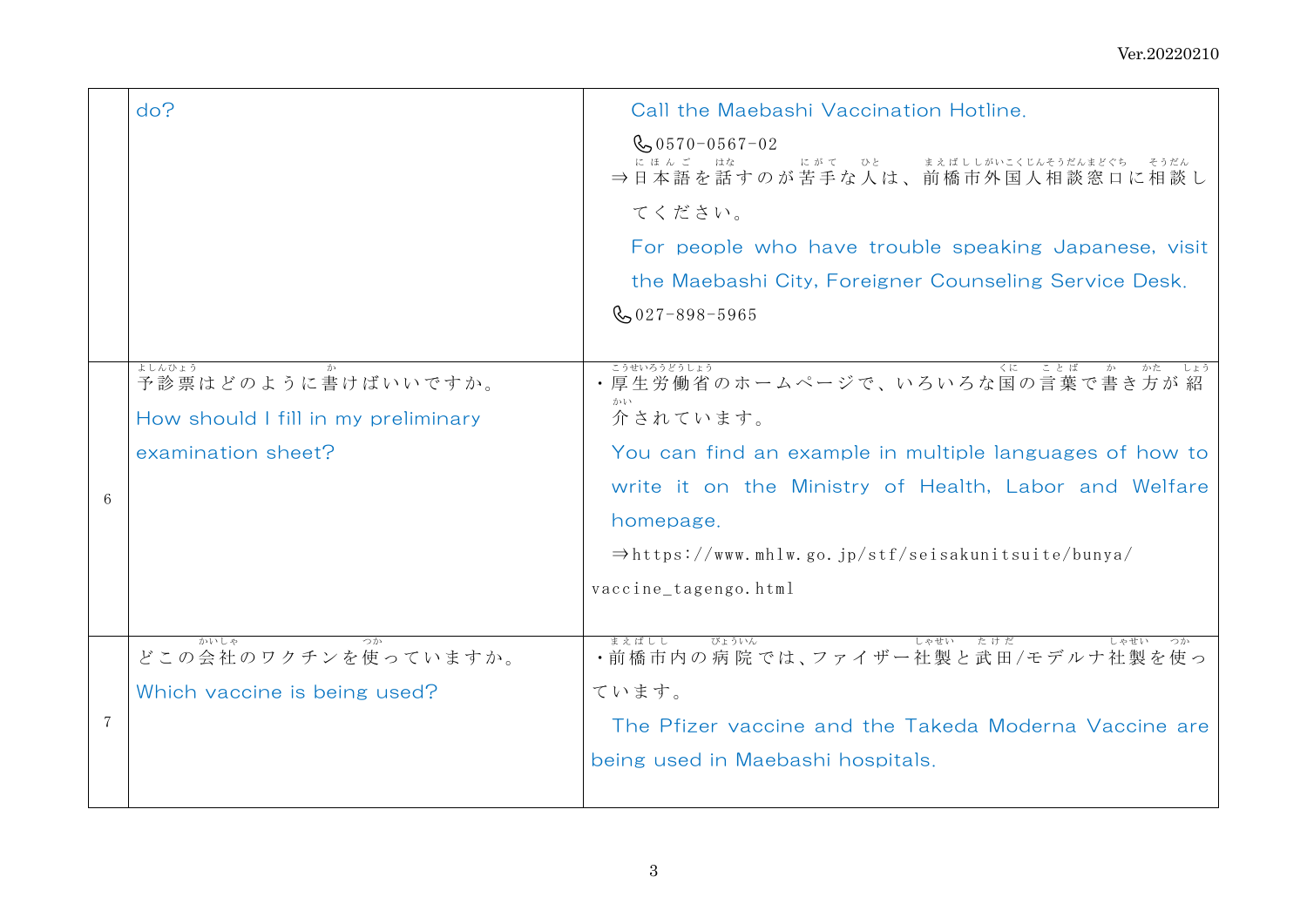|              |                                           | けんおう<br>せっしゅ<br>たけだ<br>・県央ワクチン接種センターでは、武田・モデルナ社製を使ってい                                                |
|--------------|-------------------------------------------|------------------------------------------------------------------------------------------------------|
|              |                                           | ます。                                                                                                  |
|              |                                           | The Takeda-Moderna vaccine is being used at the                                                      |
|              |                                           | prefectural vaccination center.                                                                      |
| 8            | せっしゅ<br>ワクチンの接種はいくらかかりますか。                | せっしゅ むりょう<br>• ワクチン接種は無料です。                                                                          |
|              | How much does it cost to get vaccinated?  | Vaccination is free.                                                                                 |
|              | せっしゅー なんかい う<br>ワクチンの接種は何回受ければいいですか。      | ・間隔を空けて、3 回受けることができます。                                                                               |
|              | How many times should I get vaccinated?   | You can get vaccinated 3 times. You have to wait a certain                                           |
|              |                                           | amount of time between each dose before you can get the                                              |
| $\mathsf{Q}$ |                                           | next.<br>かい め<br>かい めっかんかく<br>しゅうかん<br>かいせっしゅ<br>•1回目と2回目の間隔は、3週間あけて2回接種します。                         |
|              |                                           | Get your second dose 3 weeks after your first dose.<br>かい め せっしゅ<br>·3回目は2回目の接種が終わってから、6か月あけて接種できます。 |
|              |                                           | You can get your third dose 6 months after your second                                               |
|              |                                           | dose                                                                                                 |
|              | でんわ そうだん<br>せっしゅ<br>ワクチンの接種について、電話で相談したいで | にほんご はな<br>ひと<br>・日本語を話せる人                                                                           |
| 10           | す。                                        | People who can speak Japanese<br>まえばしし                                                               |
|              | I want to consult about the vaccine over  | せっしゅせんよう<br>⇒前橋市ワクチン接種専用ダイヤル & 0570-0567-02                                                          |
|              | the phone.                                | Call the Maebashi Vaccine Hotline<br>にほんご はな<br>にがて ひと<br>・日本語を話すのが苦手な人                              |